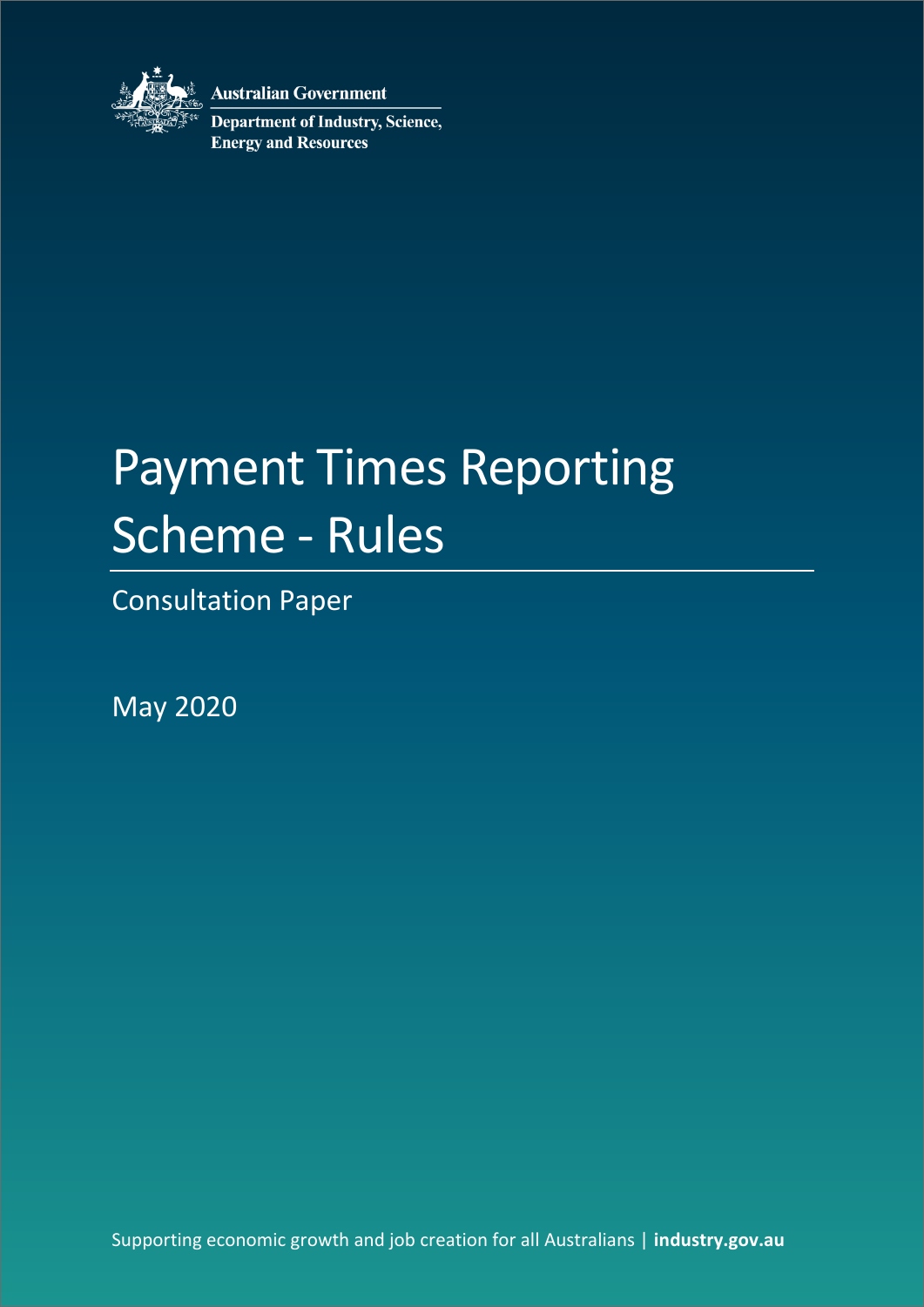## Copyright

#### **© Commonwealth of Australia 2020**

#### **Ownership of intellectual property rights**

Unless otherwise noted, copyright (and any other intellectual property rights, if any) in this publication is owned by the Commonwealth of Australia.

#### **Creative Commons licence**



#### **Attribution**

#### **CC BY**

All material in this publication is licensed under a Creative Commons Attribution 4.0 International Licence, save for content supplied by third parties, logos, any material protected by trademark or otherwise noted in this publication, and the Commonwealth Coat of Arms.

Creative Commons Attribution 4.0 International Licence is a standard form licence agreement that allows you to copy, distribute, transmit and adapt this publication provided you attribute the work. A summary of the licence terms is available from<https://creativecommons.org/licenses/by/4.0/>

The full licence terms are available from<https://creativecommons.org/licenses/by/4.0/legalcode>

Content contained herein should be attributed as *Report title, Australian Government Department of Industry, Science, Energy and Resources*.

**ISBN:** (add if required)

### Disclaimer

The Australian Government as represented by the Department of Industry, Science, Energy and Resources has exercised due care and skill in the preparation and compilation of the information and data in this publication. Notwithstanding, the Commonwealth of Australia, its officers, employees, or agents disclaim any liability, including liability for negligence, loss howsoever caused, damage, injury, expense or cost incurred by any person as a result of accessing, using or relying upon any of the information or data in this publication to the maximum extent permitted by law. No representation expressed or implied is made as to the currency, accuracy, reliability or completeness of the information contained in this publication. The reader should rely on their own inquiries to independently confirm the information and comment on which they intend to act. This publication does not indicate commitment by the Australian Government to a particular course of action.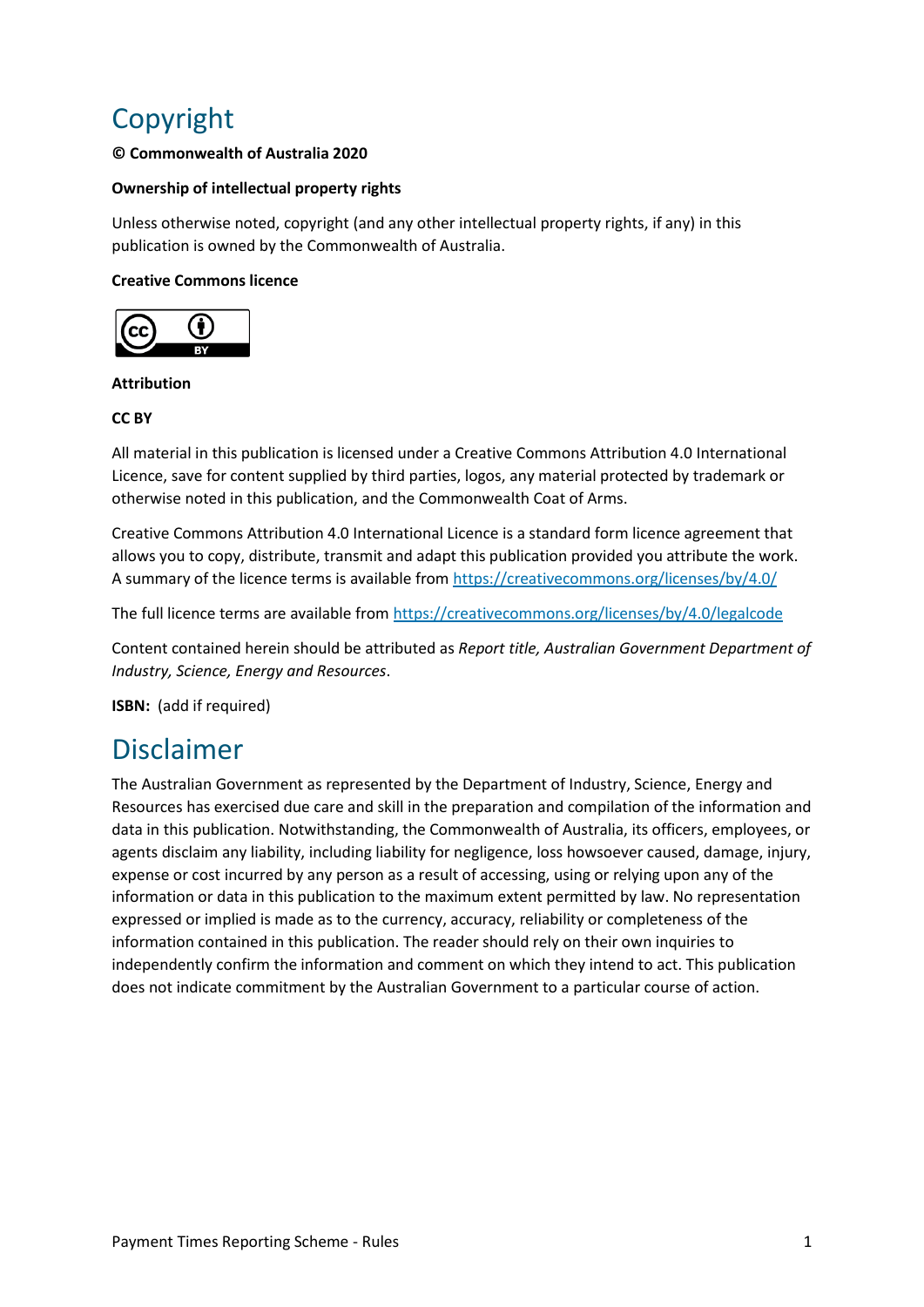## **Contents**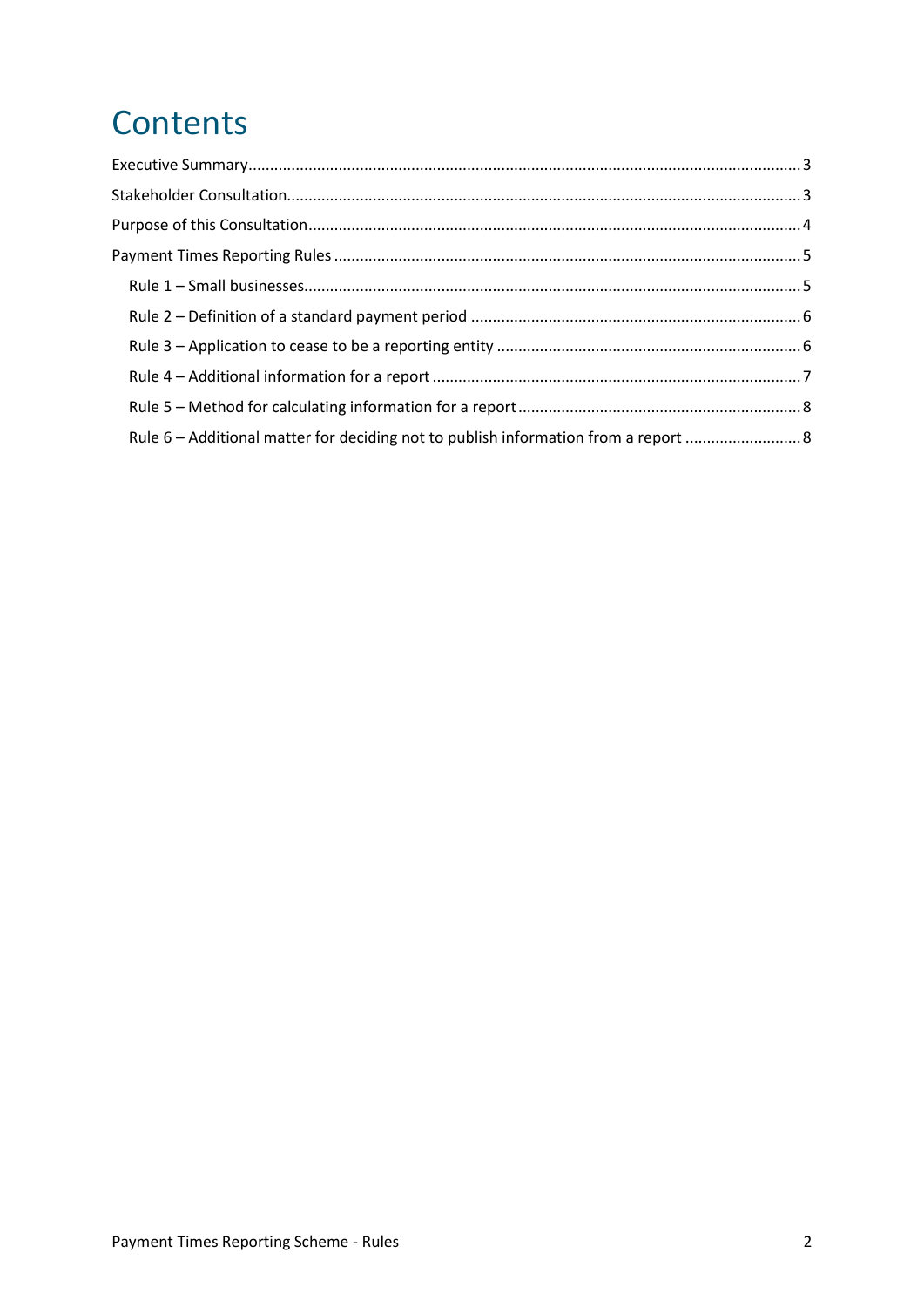## <span id="page-3-0"></span>Executive Summary

Long (after 30 days) and late payments are a systemic problem for Australia's 3.4 million small businesses, with negative impacts not only on these businesses but also more broadly across the economy as small businesses that are paid slowly pay their suppliers more slowly in turn.

A 2019 study by economic consulting firm Alphabeta, highlights the importance of addressing the issue of long and late payments from large to small business. Looking at over 10 million invoices from more than 76,000 small businesses, they estimated that the quantum of long payment from large business to small business is \$77 billion per year. More than a third of small business invoices are paid after 30 days, and these invoice can take an average of 63 days to be paid. This is estimated to equate to \$7 billion in working capital that is transferred from small to large business every year.

To address this issue, the Government is implementing the Payment Times Reporting Scheme (the Scheme) requiring large businesses and large government enterprises with a total annual income of over \$100 million to publicly report on their payment terms and practices for their small business suppliers. The Scheme will cover over 3000 of Australia's largest businesses including foreign companies.

The objective of the Scheme is to improve payment outcomes for small business by creating transparency around the payment practices of large businesses. By providing access to information on large business payment performance, small business will be able to make more informed decisions about their potential customers. Greater transparency will also create an incentive for large businesses to improve their payment performance.

The principal legislation for the Scheme, the Payment Times Reporting Bill, was introduced into the Parliament on 13 May 2020. The principal legislation allows for subordinate legislation to be made, namely the Payment Times Reporting Rules as outlined in this Consultation Paper.

Subject to passage of this legislation, the Scheme is intended to commence on 1 January 2021. Large business using a standard financial year who meet the income threshold will provide their first report six months after the Scheme commences.

Large business will be required to report their small business payment information to a central web portal. Information from these reports will be made available on a public website for small business and other interested stakeholders.

A Payment Times Reporting Small Business Identification Tool will be developed to assist large businesses in the process of identifying their small business suppliers.

## <span id="page-3-1"></span>Stakeholder Consultation

Since early 2019, the Government has consulted extensively on the design and development of the Scheme. Consultation has been held with a range of small and large businesses as well as industry organisations and government agencies. The most recent round of consultation was held during February and March 2020 in response to an exposure draft of the primary legislation, along with the draft policy for the subordinate legislation.

The Department of Industry, Science, Energy and Resources (the department) intends to continue consulting with business in the lead up to implementation of the Scheme in 2021. In particular,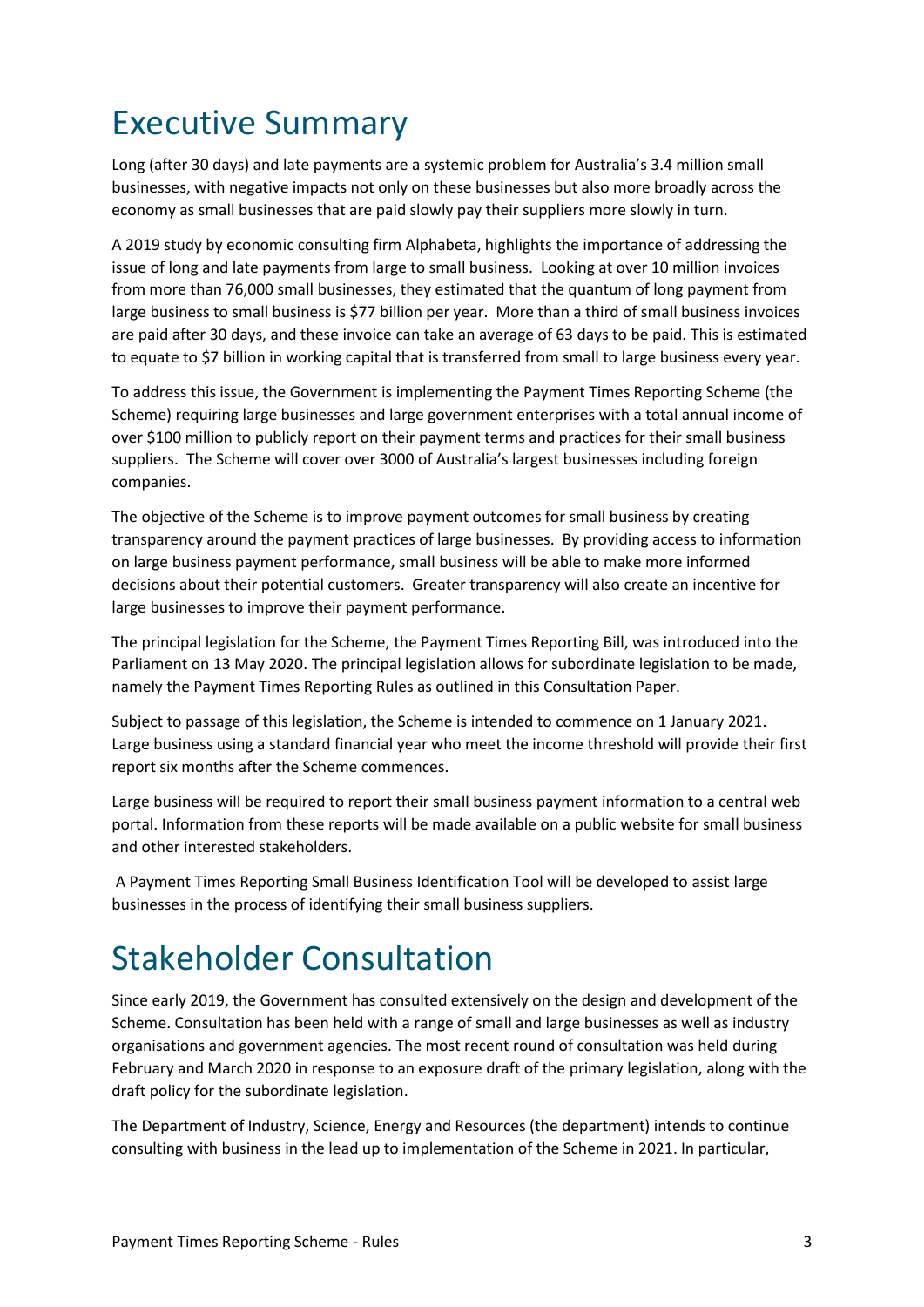stakeholders will be engaged in the design of guidance material and other supporting information to ensure businesses are aware of what, and how, they will be required to report.

## <span id="page-4-0"></span>Purpose of this Consultation

An exposure draft of the Scheme's subordinate legislation, referred to as the Payment Times Reporting Rules (the Rules), has been released to seek the views of businesses on any implementation issues associated with these requirements. The draft Rules can be viewed on the department's consultation hub at [https://consult.industry.gov.au/small-business/payment-times](https://consult.industry.gov.au/small-business/payment-times-reporting-rules)[reporting-rules](https://consult.industry.gov.au/small-business/payment-times-reporting-rules)

Interested stakeholders can submit their written views and comments by accessing the links on the consultation hub website at [https://consult.industry.gov.au/small-business/payment-times-reporting](https://consult.industry.gov.au/small-business/payment-times-reporting-rules)[rules](https://consult.industry.gov.au/small-business/payment-times-reporting-rules)

Any issues or questions associated with the consultation process can be directed to [paymenttimes@industry.gov.au](mailto:paymenttimes@industry.gov.au)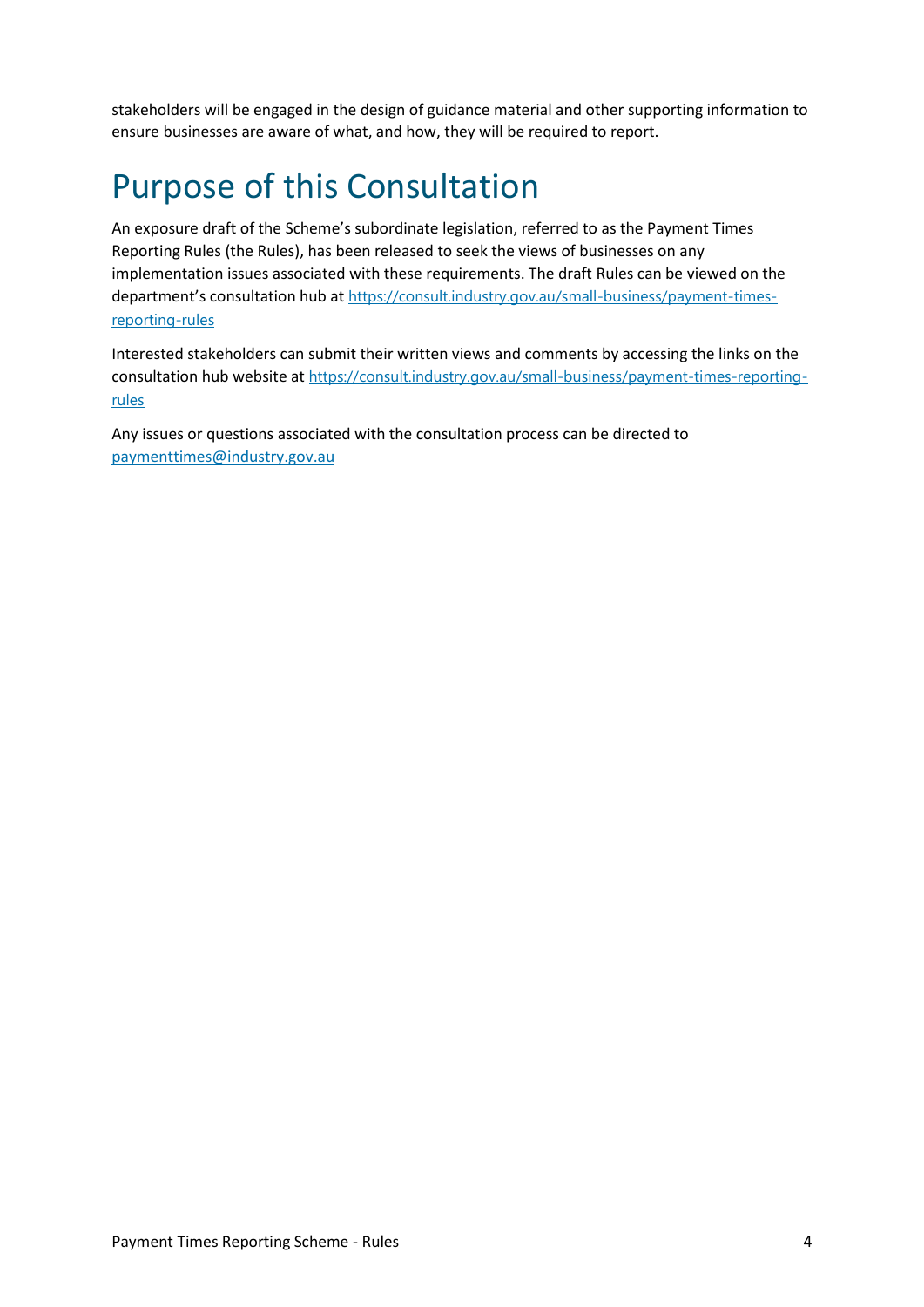## <span id="page-5-0"></span>Payment Times Reporting Rules

<span id="page-5-1"></span>The primary legislation for the Scheme, the Payment Times Reporting Bill (the Bill), sets out the core obligations of large business to report on their payment terms and practices. This includes matters such as which businesses need to report, the process for reporting and how often to report, as well as the consequences for those who breach the reporting obligations.

The Rules set out more technical and administrative details on how certain provisions in the Bill will work in practice. Setting out these details in Rules rather than the primary legislation, provides the necessary flexibility to respond to changing business and industry practices, such as changes to accounting practices and terminology over time.

The draft Rules provide detail on the scheme and interact with the Bill in the following ways:

- the Rules specify the use of the Payment Times Small Business Identification Tool for reporting businesses to identify their small business suppliers;
- while the Bill specifies the main obligations for businesses to report on their payment terms and practices, the Rules details certain additional matters to include in a Payment Times Report such as:
	- the use of supply chain financing arrangements;
	- the method for calculating payment times;
	- the types of expenditure covered by the scheme; and
	- the proportion of the businesses' procurement that was from small business suppliers;
- the Rules extend provisions in the Bill that give the Regulator discretion to not publish certain information to include information that is irrelevant to the objective of the scheme; and
- the Rules list the content requirements for an application for businesses to cease reporting their payment terms and practices, as provided for through the Bill.

Further details on the Rules provisions is included below.

As subordinate legislation Rules can only be made after the primary legislation comes into operation. By consulting now, the Department intends to use this process to receive feedback on these draft Rules to ascertain whether they will work as intended and not have unforeseen consequences, to inform final drafting of the Rules should the Bill pass the Parliament and receive Royal Assent.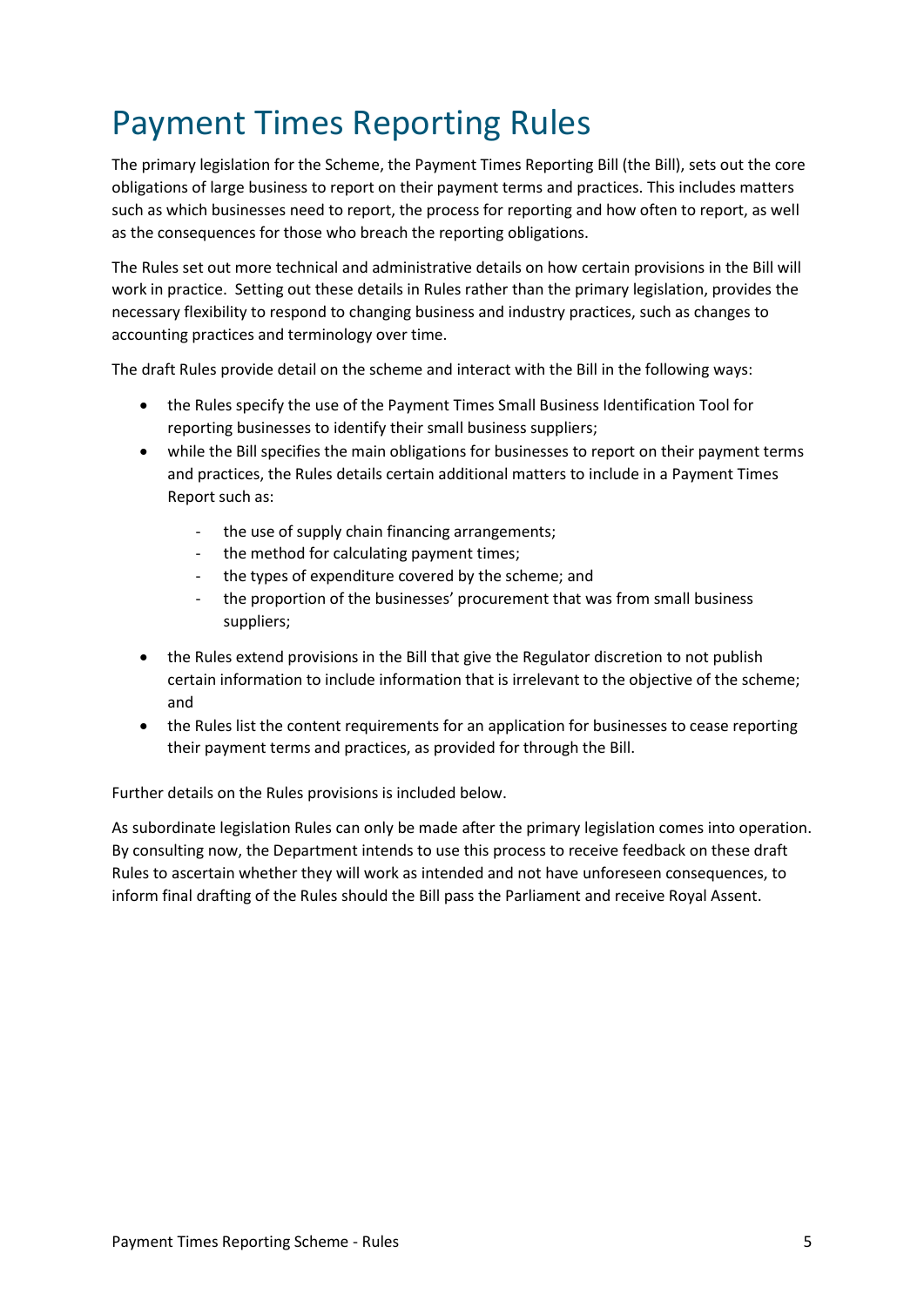### Rule Provision 1: Defining a small businesses

*Section 5 of the Bill* enables a rule to be made to specify what constitutes a small business supplier for the purposes of the Scheme.

<span id="page-6-0"></span>The draft Rule uses a common definition of a small business supplier, by describing a small business as any business with an annual turnover of less than \$10 million.

The Rule also establishes that a small business is any business that is identified as such through the Payment Time Small Business Identification Tool (the Tool). This means that large businesses will be required to use the Tool in order to prepare their Payment Times Report.

The Tool is being developed by the department to make it easy for large businesses to identify which of their suppliers are small businesses, and to avoid small businesses having to comply with potentially onerous requirements to prove they are a small business.

In practice, the tool will operate to allow a large business to look up each of its suppliers and quickly and easily identify whether or not they are a small business and therefore whether they need to be included in their Payment Times Report.

The department intends to continue consulting with small and large business to ensure the design of the Tool is fit for purpose. Importantly, access to the Tool may be restricted to reporting entities. Small business concerned by being identified as a small business by this process will also have the ability to 'opt out' of being identified by the tool.

### Rule Provision 2: Defining a standard payment period

*Section 5 of the Bill* further enables a rule to be made to specify what constitutes a standard payment period or more generally, a business's standard payment terms.

The draft Rule defines a standard payment period as the agreed contractual lengths of time a large business offers to its small business suppliers for payment to be made for goods and services. If there are no contractually agreed payment periods, it is the most common payment period used by the business to pay small business suppliers during the reporting period.

This definition aims to provide guidance to large business on what to include in a Payment Times Report in reference to their payment terms.

Section 14 of the Bill and Rule 4 below further explain the type of information that businesses must include in a Payment Times Report.

## <span id="page-6-1"></span>Rule Provision 3: Content for an application to cease reporting

Subsection 7(3) of the Bill outlines the conditions under which a large business may cease reporting their payment times. In particular, a business may cease to be a reporting entity if it no longer meets the reporting threshold of having a total annual income of over \$100 million for each of the two most recent income years or if they have voluntarily opted into the reporting scheme and have decided to leave.

In either case, the business must apply in writing to the Payment Times Reporting Regulator for a determination that they are no longer required to report.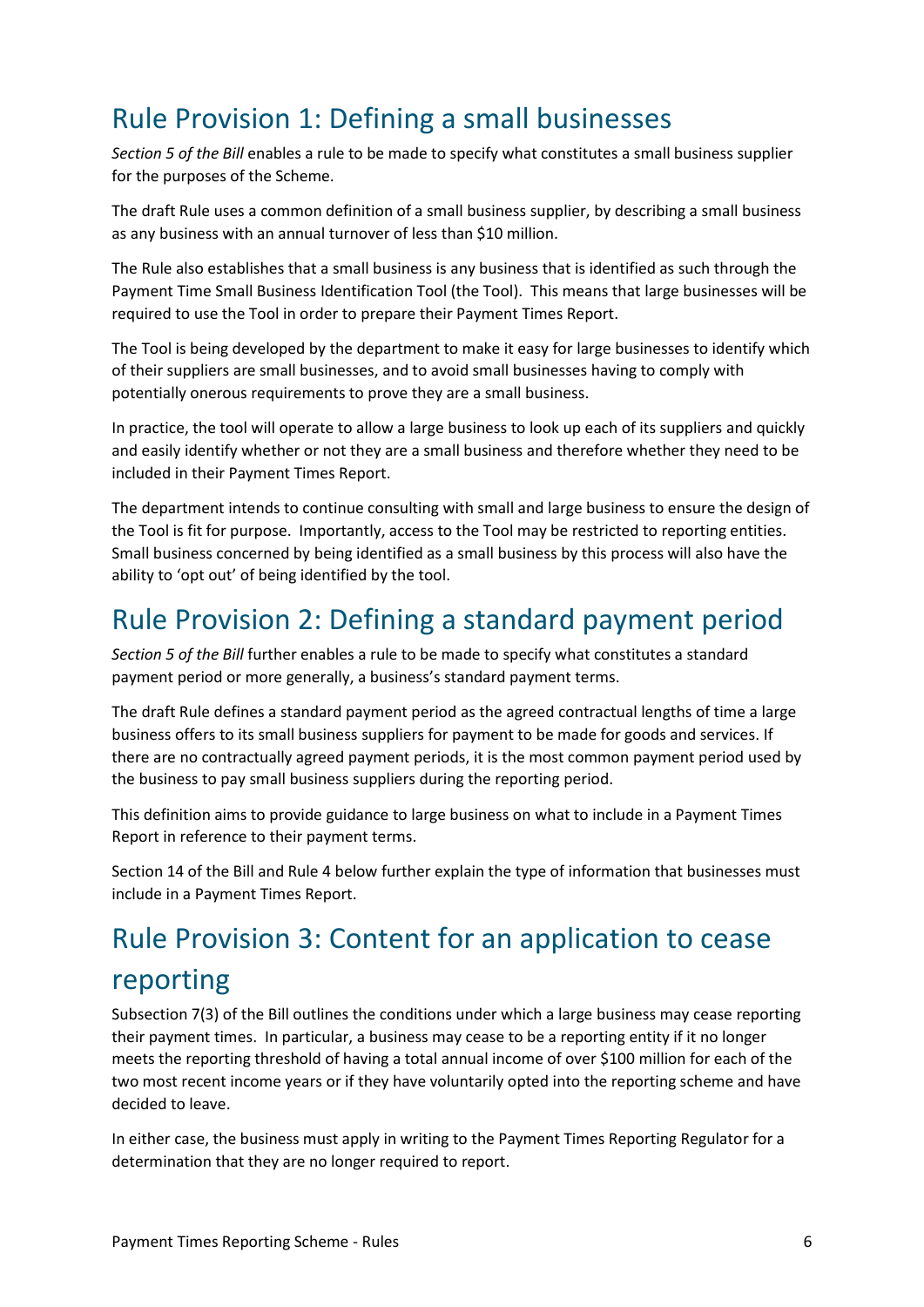Subsection 7(6) of the Bill enables a Rule to be made to list the information that business will need to include in their application to cease reporting.

The draft Rule provides for the following to be in the application:

- the business name and ABN (and, if relevant, the name and ABN of the controlling corporation),
- the reason and date on which the business will cease to be a reporting entity, and
- documentation to provide evidence to support the application, for example, taxation returns showing annual turnover below \$100 million or a statement from an independent and suitably qualified auditor for those entities that are not a volunteering entity or who have registered under the *Australian Charities and Not-for-profits Commission Act 2012* .

The Regulator will decide whether a large business can cease reporting based on an assessment of their latest lodged tax returns, or advice from an independent and suitably qualified auditor about the business' turnover.

A decision requiring an entity to continue to report under the Scheme can be reconsidered through an internal review process and by application to the Administrative Appeals Tribunal.

### <span id="page-7-0"></span>Rule Provision 4: Additional information for a report

The Bill and the Rules operate together to specify the content requirements for a Payment Times Report.

The Bill lists elements central to a business's payment terms and practices whereas the Rules includes matters that may require future flexibility to adjust to changes such as changes to business terminology or accounting practices. For example, supply chain finance is dealt with in the Rules as it is a rapidly developing area where new approaches are being introduced to the market on a regular basis. It is important that the Scheme can adjust to these changes so that small businesses and other stakeholders can be fully informed about the practices of their potential customers.

Under subsection 14(1) of the Bill, the report must include:

- the reporting period to which the report relates;
- the shortest and longest standard payment periods that the business offers including any changes to these periods;
- the total proportion (by number and value) of invoices paid in the calendar day periods of 1-20 days, 21-30 day, 31-60 days and 60 + days;
- details of the principal governing body of the entity and if applicable, the controlling corporation;
- a declaration from a responsible member within the business that the report will be provided to the business' principal governing body; and
- details of any notifiable event including changes to the business name or the accounting period used by the business.

Under subsection 14(1)(i) of the Bill, rules may be made requiring other information or documents to also be included in a report. It is proposed that rules would be made to require a report must also include:

- the name and ABN of the business;
- the primary industry of the business (based on ATO's Business Industry Codes);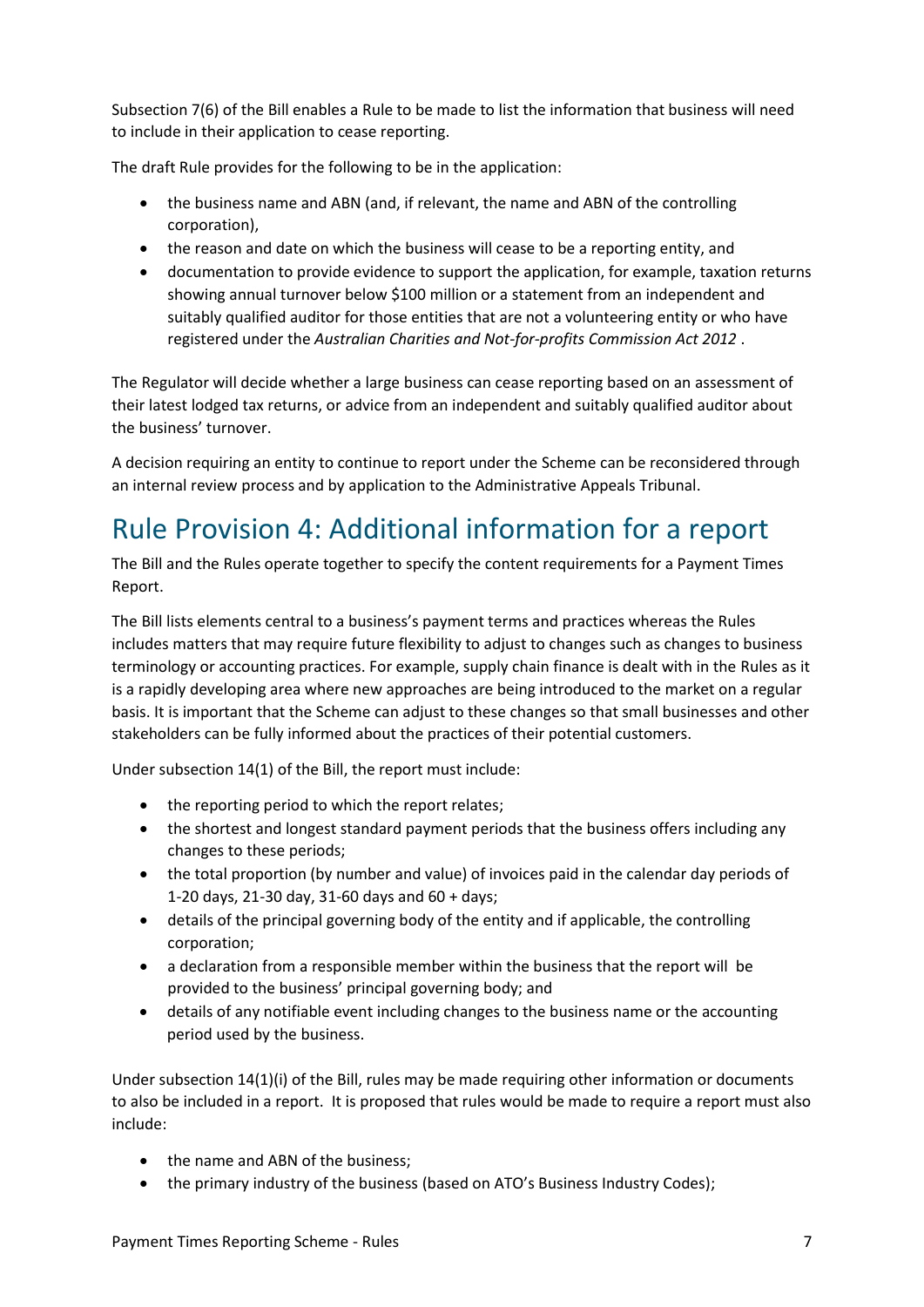- the name and contact details of the person who provided the report;
- the name of the responsible member within the business who signed (approved) the report;
- the standard payment periods that the business offers including any changes to these periods;
- details of any arrangements under which small business invoices must be provided to the business, for example, by the end of the month.
- the total proportion (by value) of the businesses procurement during the reporting period that was from small business suppliers;
- whether the business offers any form of supply chain finance and if so, details of that arrangement including the total proportion (by number and value) of small business invoices paid under these arrangements in the reporting period;
- any additional information to provide context or explanation in relation to the information provided in the report.

The additional information provided for in the Rules is necessary to provide small business suppliers and the public more detailed information on the payment terms and practices of large businesses. For example, larger businesses may have different contract arrangements in place that determine when an invoice can be provided to the business. These arrangements may set out that a supplier may not be able to submit an invoice until the end of each month, with these invoices to be paid 30 days after they are submitted. It is important that small business have transparency on these practices.

Great transparency on the use of supply chain financing, reserve factoring and other discounting practices is also important for small business. Supply chain finance is a problem when it is used by large businesses to extend their payment times, and where a small business is forced to agree to be paid a reduced amount in order to be paid in a reasonable time. This is why large businesses will be required to report if they use these practices and if so, how these arrangements apply.

Information on the primary industry of larger businesses, based on the ATO's Business Industry Codes (BIC), will also provide useful information on how payment performance in one industry compares to other industries. A business industry code (BIC) is a five-digit code included on relevant tax returns and schedules that describes a businesses' main business activity. BICs are derived from the Australian and New Zealand Standard Industrial Classification (ANZSIC) codes and have been simplified for tax return reporting purposes.

Businesses can find their BIC by using the Australian Taxation Office's BIC Tool available at [https://www.ato.gov.au/Calculators-and-tools/Business-industry-code-tool/AnzsicCoder.aspx.](https://www.ato.gov.au/Calculators-and-tools/Business-industry-code-tool/AnzsicCoder.aspx)

### <span id="page-8-0"></span>Rule Provision 5: Calculating information for a report

<span id="page-8-1"></span>Subsection 14(2) of the Bill enables a Rule to be made to specify how certain content of a Payment Times Report, such as the proportion of small business invoices paid within a certain period, should be calculated. The intent of this Rule is provide business with clear guidance and a methodology for calculating and reporting their payment times.

Under the Rule, a business must apply the following conditions in order to calculate and report their payment times:

 A payment time 'commences' from the date an invoice is received by the procuring business that meets all the relevant requirements of the written or oral contract.